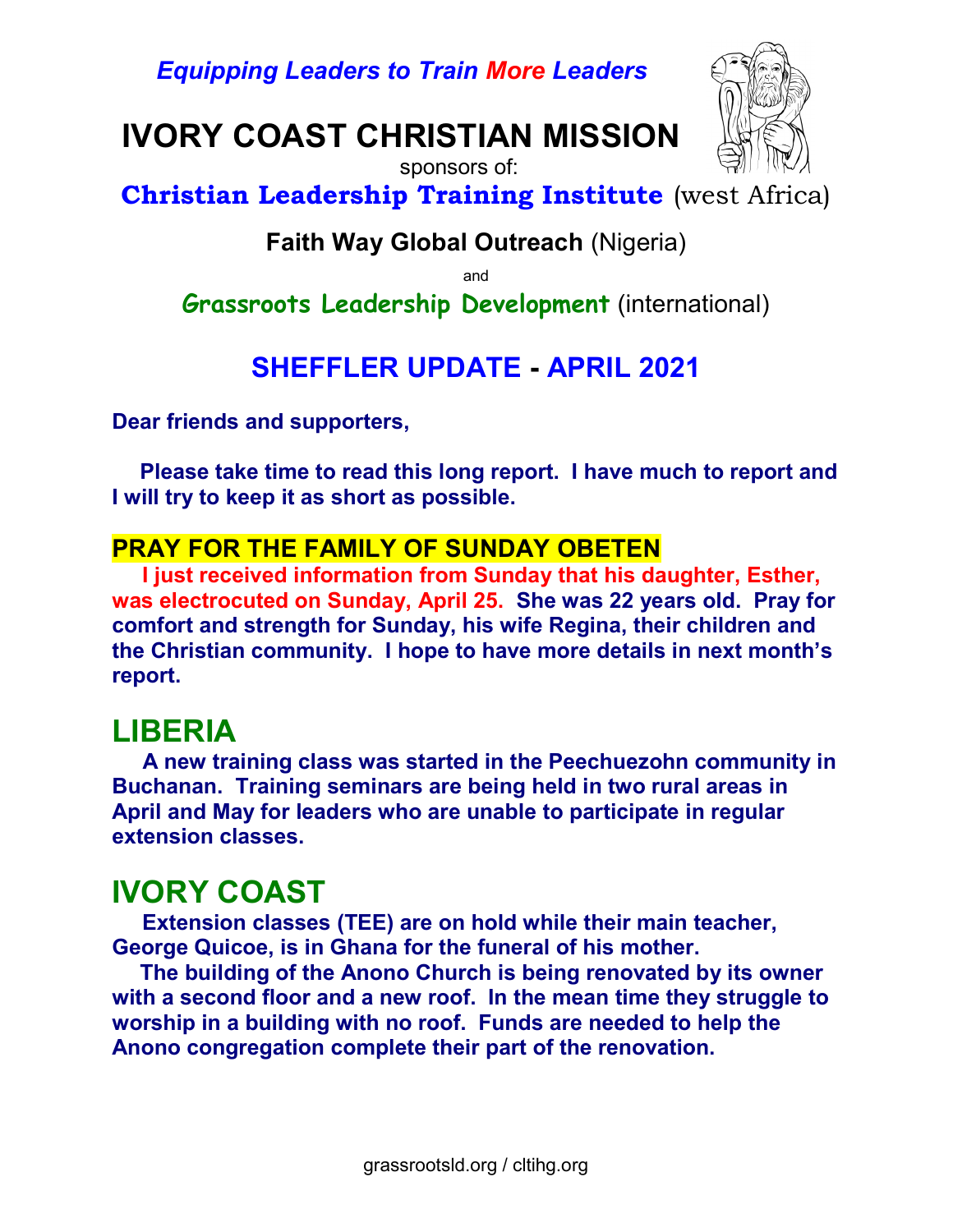### GHANA Church Planters:

#### Gulumpe Area:

A land for the Portor congregation near Gulumpe has been purchased. The land was paid for by the Gulumpe congregation.



A four day evangelistic crusade is being planed by Glumpe area leaders for June at the new church plant at Atta Kura.

#### Chamba area:

 Kingsley Laryea's health is improved after traveling to the capital city of Accra for better medical help.

## GHANA Leadership Training:

#### Extension Classes:

Eleven new teachers for extension classes were trained in April. Participants were pleased with the way the programmed-instruction training materials enable a student to remember and use Biblical information in personal application to real life situations. They saw



the value of enabling youth and adult leaders to work together to build the Kingdom of God through the discussion process in weekly extension classes. Participants were

trained to ask

questions which stimulate productive discussion. The most important part of the training is the discussion where students make practical application of Biblical truth and make plans to put it into action. More new classes will start in June.